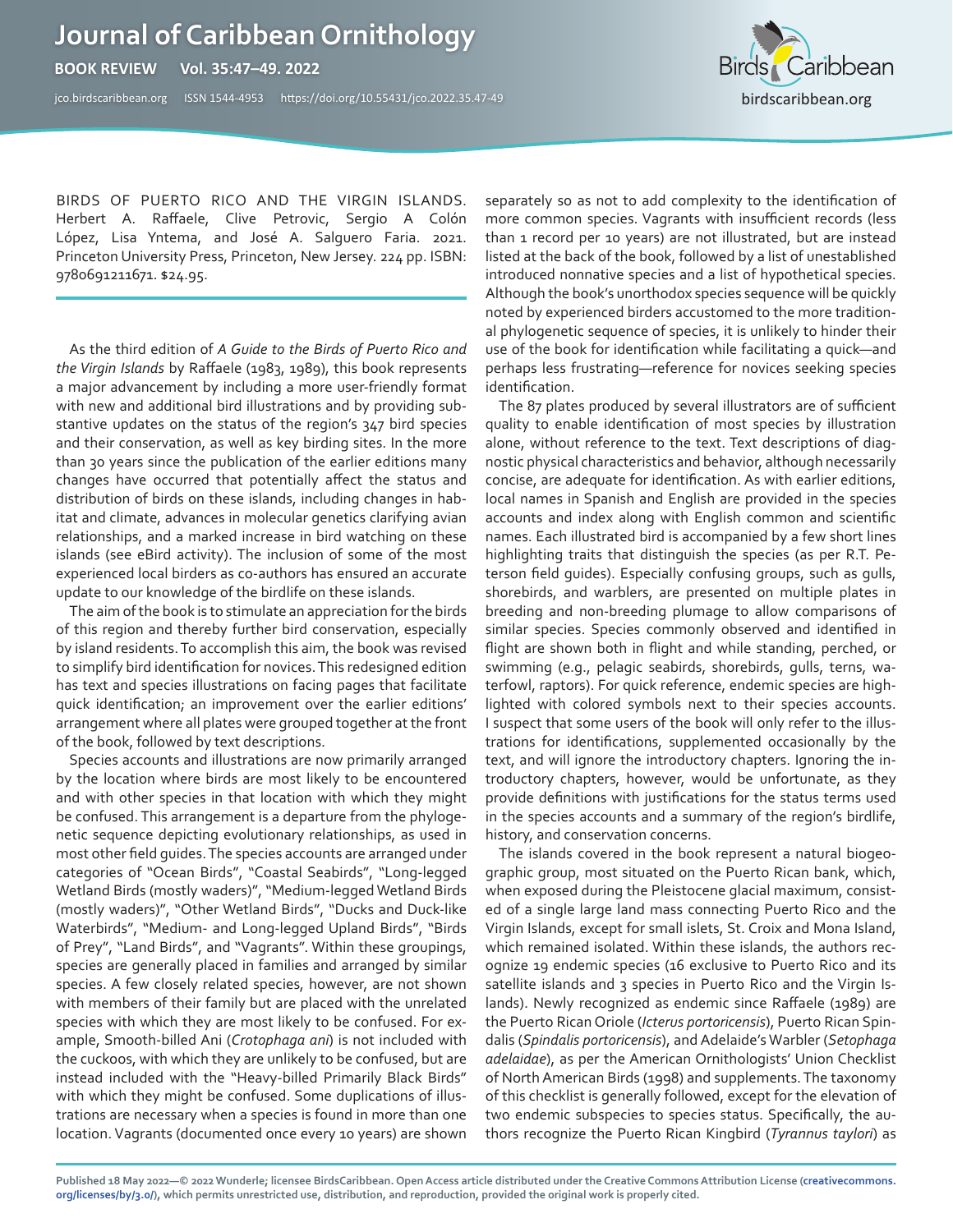an endemic species based on Garrido *et al.* (2009), instead of a subspecies of the Loggerhead Kingbird (*T. caudifasciatus*) as still classified in the AOU checklist. Similarly, the authors recognize the Puerto Rican Pewee (*Contopus blancoi*) as distinct from the Lesser Antillean Pewee (*C. latirostris*) as per the current AOU checklist. The endemic status of these two taxa may be clarified by molecular genetic studies, which may prompt endemic species recognition by the checklist committee, as urged by the authors.

Contributing further to this avifauna's uniqueness is the newly recognized family Nesospingidae in Puerto Rico. Taxonomists now recognize that the endemic Puerto Rican Tanager (*Nesospingus speculiferus*) is sufficiently distinct from other tanagers to merit its own family (Nesospingidae) endemic to Puerto Rico. The restriction of an avian family to a single island is unusual, as emphasized by the authors who point out that few islands anywhere in the world share this distinction. The authors note, however, that Cuba and Hispaniola each have single island families as well.

In addition to endemic taxa, Puerto Rico and the Virgin Islands share 17 species restricted to the West Indies (i.e., West Indian endemics) and two West Indian endemic families: Todidae and Spindalidae. Todidae, or todies, are now restricted to the Greater Antilles (5 species with one each on Puerto Rico, Jamaica, and Cuba and two species on Hispaniola) and represent relics of a wider distribution, as supported by mid-Oligocene fossils in North America and Europe. The spindalis tanagers (formerly stripe-headed tanagers) have now been recognized by taxonomists as sufficiently distinct to warrant their own family, Spindalidae, including the endemic Puerto Rican Spindalis and three other *Spindalis* species found on islands elsewhere.

Puerto Rico is globally exceptional in terms of the number of naturalized exotic or nonnative species among its avifauna (32 naturalized species with possibly two more). As a result, Puerto Rico has the largest number of breeding land bird species of any West Indian island despite being the smallest of the Greater Antilles. Puerto Rico's diversity of nonnative species is partly attributable to the escape or release from a robust pet trade driven by the popularity of cage birds. Many of the nonnative species (mostly Psittacines and finches) have readily colonized human-disturbed habitats with nonnative plant species in urban and abandoned agricultural lands. Despite the abundance of nonnative bird species, none have colonized the montane forests and no detrimental effects have been attributed to their presence. The authors caution, however, that the potential problems arising from introduced species, including competition, disease transmission, and crop damage, should be of concern.

The list of extant species is missing notable extinctions or extirpations that occurred during the period of human occupation, reminding us that a species' tenure on these islands may be precarious. Three species that were lost from these islands during Amerindian and early European occupation are mentioned in the Introduction. One of the earliest species to disappear from Puerto Rico was the flightless, ground-dwelling DeBooy's Rail (*Nesotrochis debooyi*), which like many other flightless island bird species, succumbed to depredation by humans (e.g., bones found in Amerindian middens) or introduced animals (e.g., dogs, cats, rats, pigs, goats, etc.). The Puerto Rican Parakeets (*Psittacara maugei*) endemic to Puerto Rico, Mona, and possibly

Vieques, were apparently almost fearless and hence vulnerable to the arrival of humans and other predators to which they had not evolved adequate escape responses. The parakeet was persecuted because of its crop depredation on Puerto Rico, where it disappeared in the 1700s and lingered on Mona until the late 1890s. A macaw species (*Ara autochthones*) known only from bones in Amerindian middens on St. Croix and Puerto Rico, disappeared before European arrival. Whether the macaw was endemic to these islands is unknown, but its loss along with the parakeet extinction contributed to the high Psittacine extinction rate in the West Indies.

More recent losses include a subspecies of the Puerto Rican Parrot (*Amazona vittata gracilipes*) common on Culebra in 1899 but absent by 1912. The authors suggest that shooting to control crop loss along with overhunting were likely endangerment factors on this small island (26 km²). The Puerto Rico Parrot on the main island undoubtedly would have been lost in the 1970s if not for a monumental, and so far successful recovery effort. Restricted to just 13 wild parrots in 1975—primarily in the Luquillo Mountains, the site of the largest remaining forest patch at the time, in eastern Puerto Rico—the once widespread parrot population declined due to deforestation, shooting to deter crop losses, harvesting for pets, and hurricanes. Similarly, the White-necked Crow (*Corvus leucognaphalus*) was widespread on Puerto Rico in the 1700s, but by the early 1900s the diminished population was confined to the Luquillo Mountains, where it was last seen in 1963. Habitat loss and shooting to control crop losses were likely factors contributing to the crow's extirpation from Puerto Rico; however, a small, threatened population still persists in the Dominican Republic. Once widespread breeding residents in Puerto Rico and the Virgin Islands, the American Flamingos (*Phoenicopterus ruber*) were extirpated by the late 1800s. Poaching of flamingo eggs and young as well as nest depredation by the introduced small Indian mongoose (*Herpestes auropunctatus*) are believed to have contributed to its loss. Mongoose depredation also likely contributed to the extirpation of the Black Rails (*Laterallus jamaicensis*) breeding on Puerto Rico, whereas overhunting is believed to have contributed to the loss of the breeding population of Black-bellied Whistling Ducks (*Dendrocygna autumnalis*).

The introduction includes an assessment of species the authors believe to be threatened with loss (extirpation or extinction) from Puerto Rico and the Virgin Islands. Their assessment, summarized in a table with ranked categories (critically endangered, endangered, or threatened), each with its endangerment cause, is customized to these islands and, as the authors emphasize, does not necessarily correspond with familiar global lists of endangerment. For example, a geographically widespread species with healthy populations elsewhere (e.g., the Brown Pelican) may be threatened by extirpation on these islands. The author's tally of endangerment causes for the 24 endangered species indicates that invasive pests (e.g., rats, mongoose, cats, goats, and pigs) are the most important threat for over half of the species (13 species) on the list. The next most important endangerment causes are loss of islets to human disturbance or development (8 species), forest loss (7 species), overhunting (7 species), loss of freshwater wetlands (5 species), loss of mangrove wetlands (5 species), and cowbird parasitism (2 species). This assessment of risk and underlying threats should be useful for prioritizing